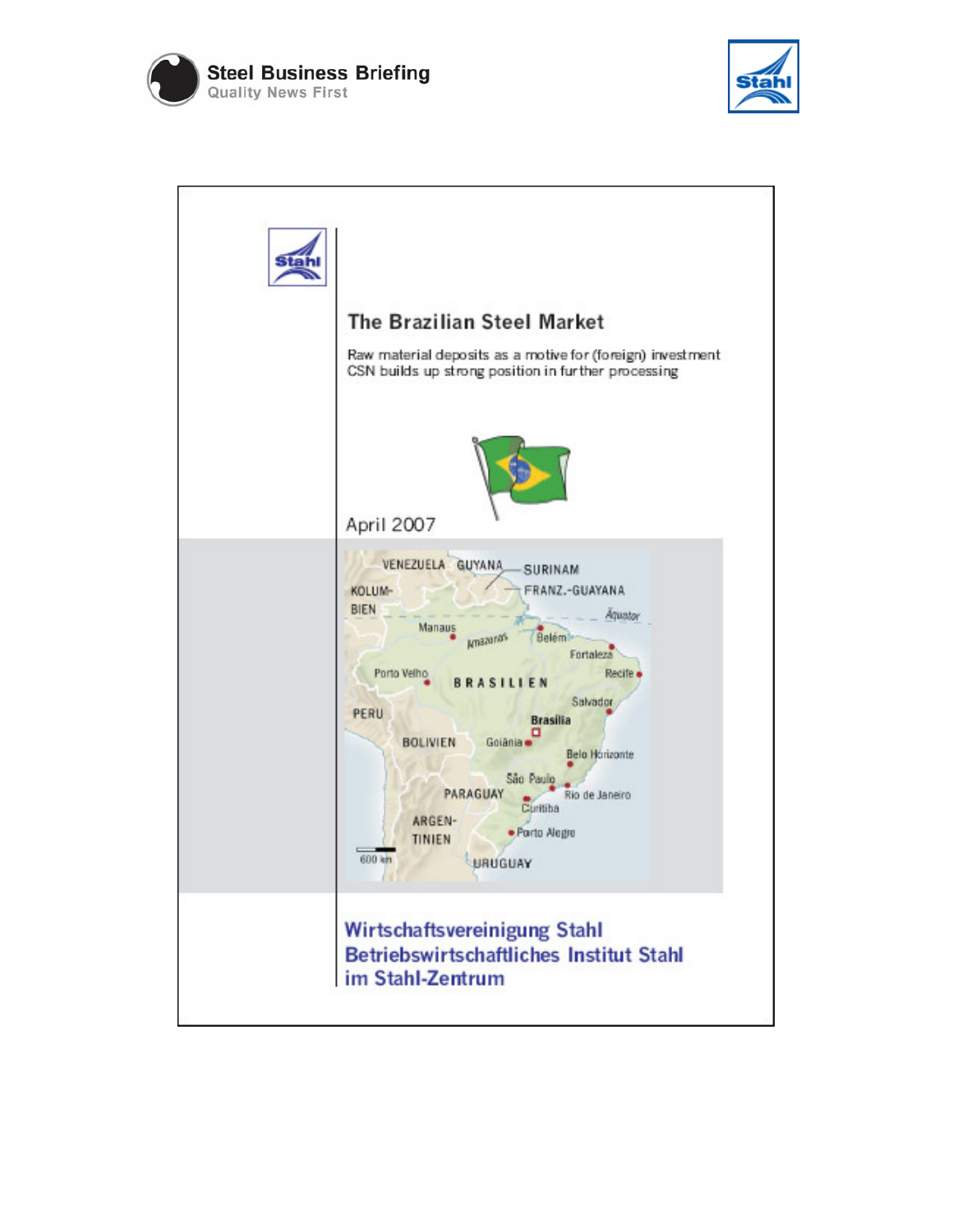

# **The Brazilian Steel Market**

## **Table of Contents**

# **Overview**

#### **I. Overall economic situation**

- 1. Restrained development in recent years
- 2. Prospects: accelerated growth in 2007

#### **II. The Brazilian steel market**

- 1. Market supply: greater dynamism than the overall economy
- 2. Steel processors: continued robust development
- 3. Foreign trade: North and South America dominate

4. Raw materials: local supply of iron ore and scrap – coal and coke must be imported

#### **III. Investments and capacity expansions**

- 1. Investments: rapidly rising volumes
- 2. New capacities: increasingly involving foreign participation

## **IV. Dynamic corporate development of Companhia Siderúrgica Nacional**

- (CSN) slows down in 2006
- 1. Corporate structure and development
- 2. Considerably reduced production and delivery figures as consequence
- of several months' lost production in 2006
- 3. Reduced sales volumes and increased production costs weaken the earnings situation in 2006
- 4. Strong market position in further processing enhanced by capital expenditure and acquisition activities
- 5. International merger efforts remain unsuccessful
- 6. New construction projects should almost treble steel capacities
- 7. Expansion of the Casa de Pedra mine allows CSN to export iron ore
- 8. Further diversification of business activities with cement production

## **Appendices**

Appendix 1: Brazil's steel balance

Appendix 2: Latin America's steel trade, 2006

Appendix 3: Existing and planned coke capacities

Appendix 4: Key financial data, CSN, 2002 - 2006

Appendix 5: Summary of corporate history of CSN

Appendix 6: PLANTFACTS: CSN's main production plants







49 pages of